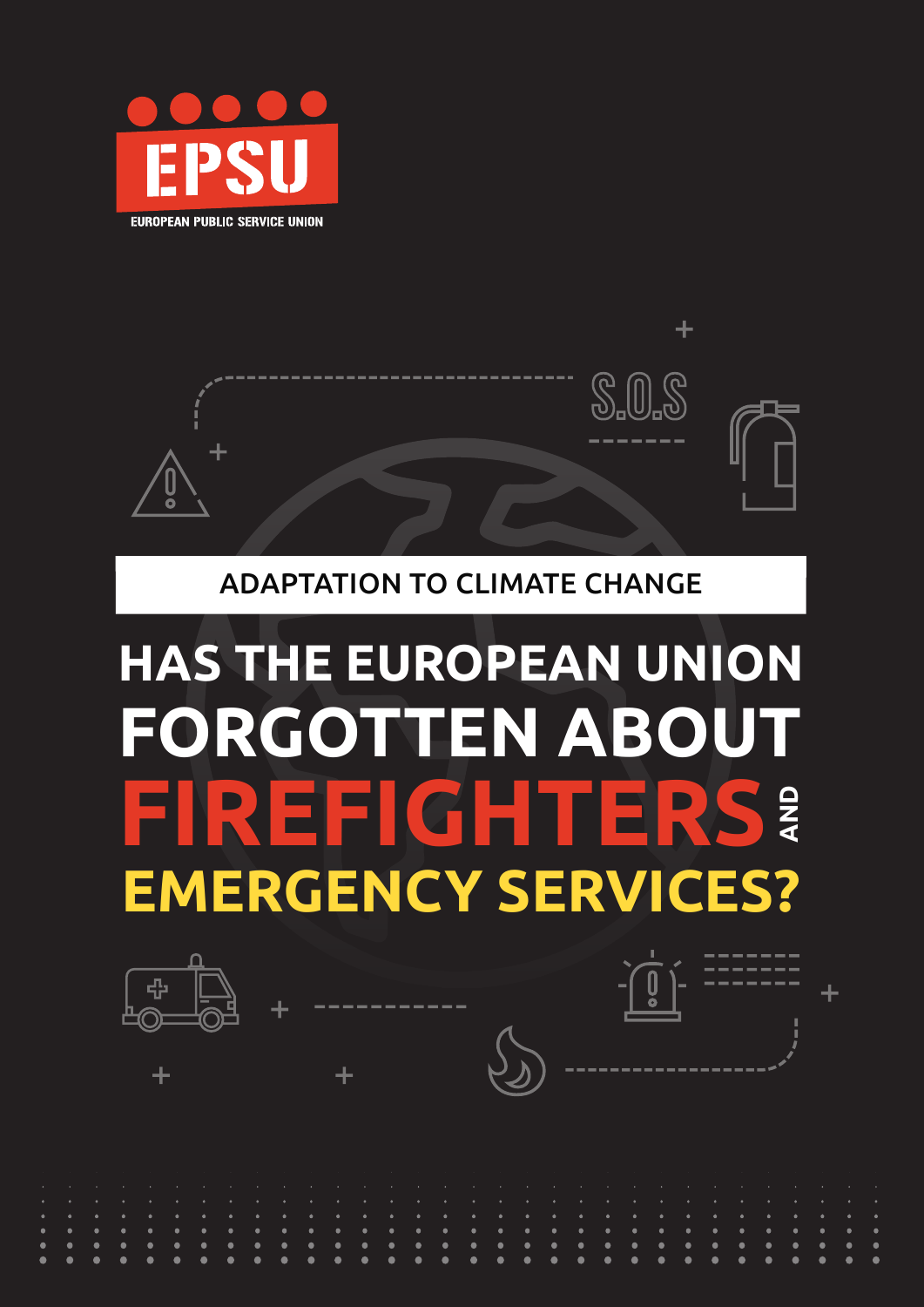### **ADAPTATION TO CLIMATE CHANGE HAS THE EUROPEAN UNION FORGOTTEN ABOUT FIREFIGHTERS AND EMERGENCY SERVICES?**

As part of the European Green Deal, the European Commission launched in February 2021 a new strategy on adaptation to climate change. The objective is to make the European Union a climate-resilient society, fully adapted to climate change by 2050.

The strategy aims at strengthening the adaptive capacity of the European Union, reducing the impacts of climate change. This will be done through a smarter, more systemic, faster and more international adaptation. This means improving the knowledge of climate impacts and solutions, accelerating adaptation planning and action and helping to reinforce climate resilience in the world.

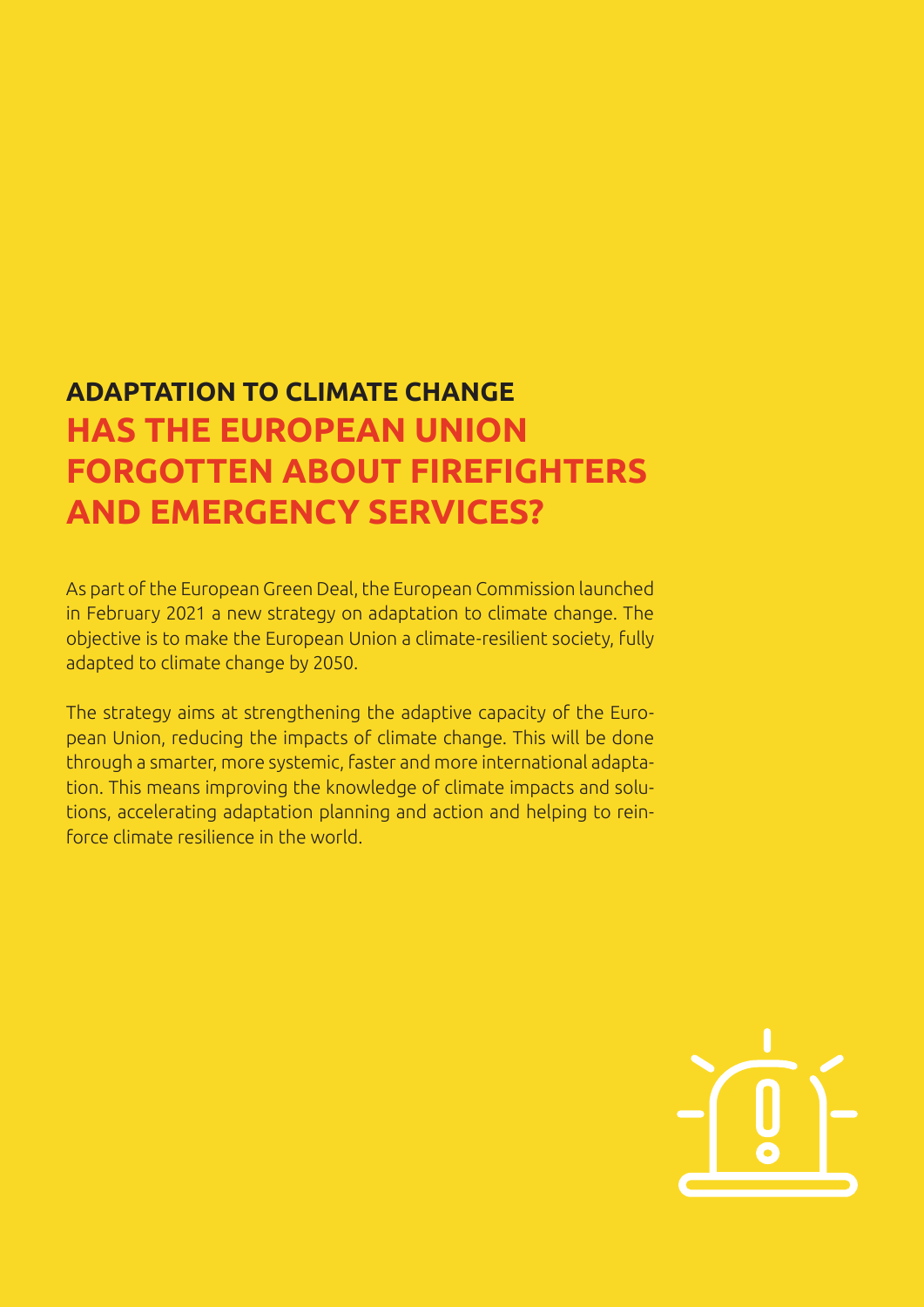## **WHAT'S FOR EMERGENCY SERVICES?**

The critical consequences of climate change such as floods, droughts, wildfires and extreme heat have a significant impact on emergency services. Indeed, public service workers such as firefighters, health professional and civil protection staff, who are always on the front line whenever emergencies rise, will be faced with more and more dangerous situations. Also, extreme weather conditions and rising temperatures will increase these workers' stress and workload.

However, in the new Adaptation strategy, there is no sign of any proposals for protecting emergency services from the devastating climate change's effects they will face.

From 2019 to 2021, the ETUC run a project on the adaptation to climate change and the world of work. The outcome of the project is a **Guide** [for Trade Unionists on Adaptation to Climate Change and the world](https://www.etuc.org/sites/default/files/publication/file/2020-08/ETUC-adaptation-climate-guide_EN_final.pdf)  [of work](https://www.etuc.org/sites/default/files/publication/file/2020-08/ETUC-adaptation-climate-guide_EN_final.pdf) that identifies public utilities and emergency and other public services as two of the sectors in the EU to be most impacted by climate change.

Without investments in and funding of public services, the report concludes that job losses will be up to 90 000 in emergency and other public services by 2050. Currently these last sectors account for 16% of EU employment. Furthermore, as underlined by a recent **[EPSU study](https://www.epsu.org/article/epsu-feature-adaptation-climate-change)**, natural disasters and extreme-weather events will put immense pressure on central and local government, social services, education, public transport, and disaster management units.

The most severe impacts for the public sector are expected for emergency and rescue services as well as for the health care sector, which will be at the forefront of the fight against negative consequences of climate change. The report outlines a number of ways these sectors will be negatively affected, and addresses challenges which unions in these sectors are facing across the EU, such as the lack of public funding and staff shortages.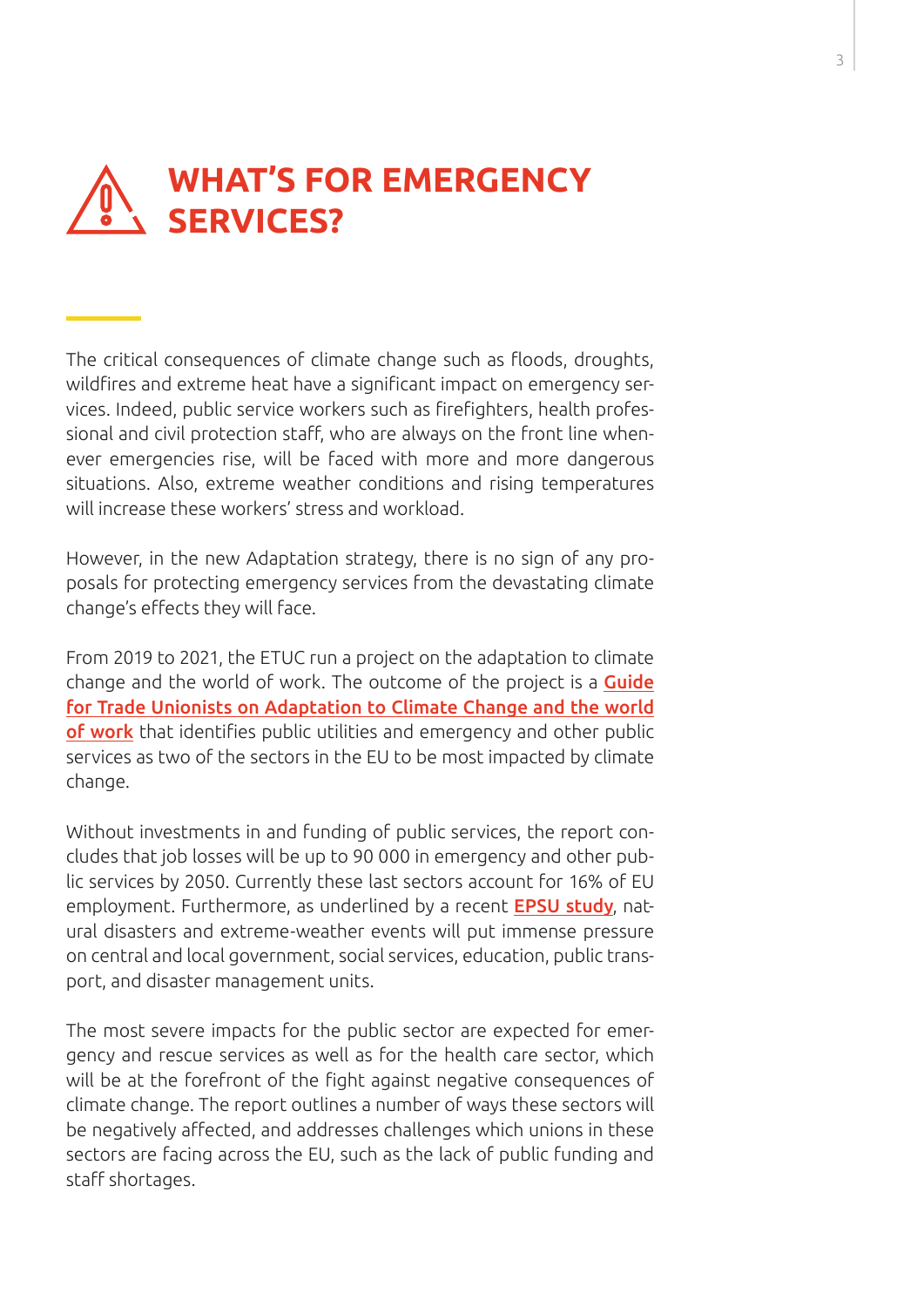

The ETUC guide mentioned above outlines that the danger of forest fires driven by weather is expected to increase, which will of course have detrimental effects on fire and rescue services, leading to greater workload, a deterioration of the firefighter's working-conditions and increased risks for their safety.

The main concerns include firefighters suffering heat stress, injuries due to uneven terrain, smoke inhalation and flying firebrands. Furthermore, large wildfires or heath fires can temporarily drain the fire cover of a large area, resulting in increased response times for primary fires and rescues.

Fire crews will be tired from the increase of incidents, sickness and injury levels may rise due to fatigue and equipment will be under more strain due to more frequent usage.

Climate change is going to lead to variations in precipitation levels, increasing the risk of droughts and water-scarcity, which can affect brigades' training and demonstrative capabilities. Water companies can reduce the pressure in their mains supplies to minimize leakage, so firefighters may have to relay water across longer distances from alternative water sources.

The potential problems linked with the changing weather conditions require the adoption of appropriate responses, such as additional recruitments and investment into equipment (specialist firefighting appliances, water bowsers, portable dams, planes and helicopters assisting with the rapid extinguishing of wild fires). Prevention measures, such as updated fire risk plans and regular and appropriate training, will also have to be enforced. Climate change will also lead to an increase in the number of floods, droughts, storms and heat waves, which, in turn, will impact firefighters working conditions, health and safety. Under a high warming scenario, flood risk could more than triple by the end of the century.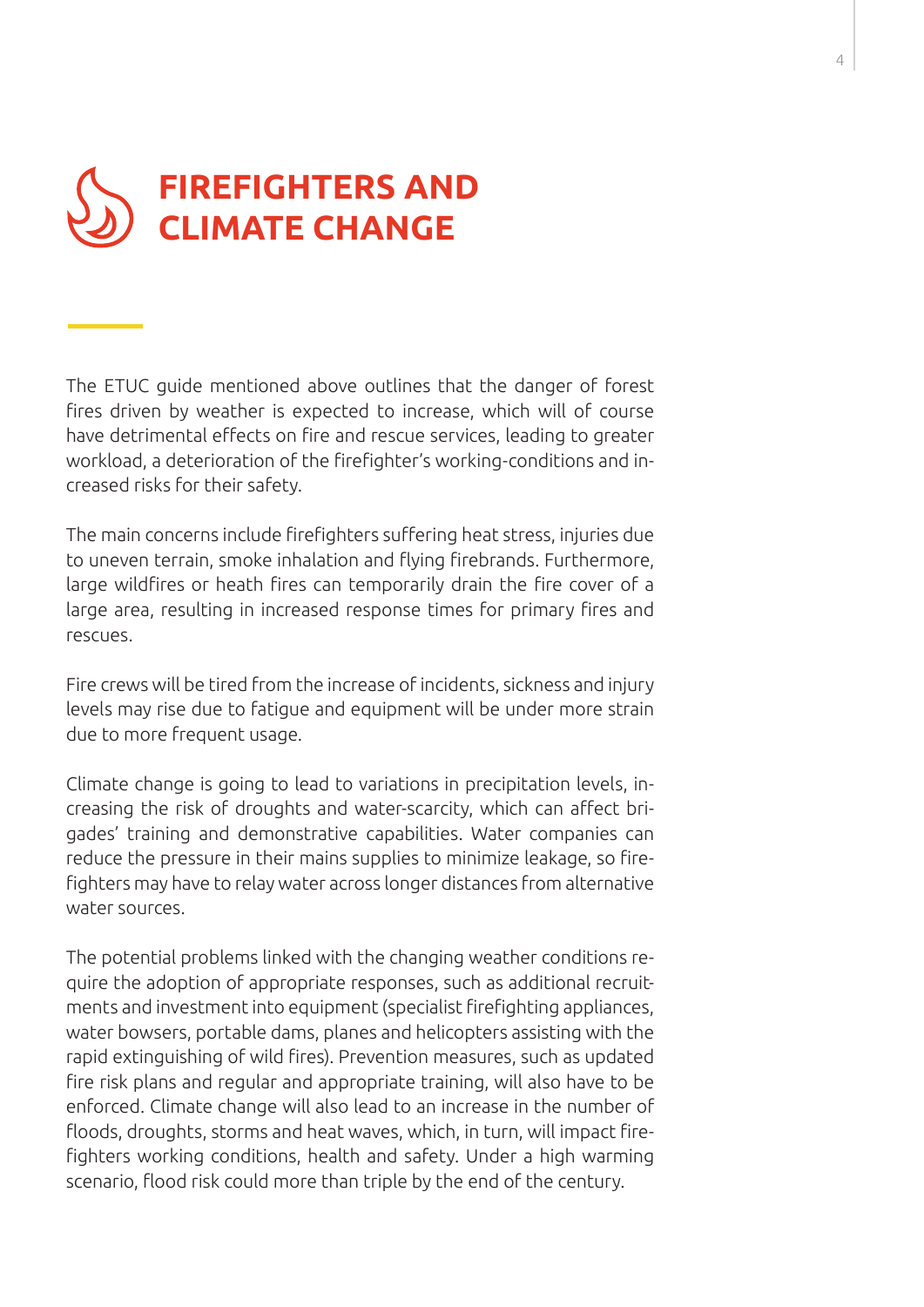Emergency and rescue services play three main roles during flooding:



Extreme weather events pose a variety of health and safety hazards to rescue workers, such as injuries from slips and falls, being struck by airborne objects, inadequate sleep and nutrition due to long and uninterrupted work shifts, physical exhaustion, mental stress, and vehicular crashes.

Other potential health and safety hazards associated with flooding are: the exposure to toxic substances or contaminated flood waters (with chemical waste, oil, diesel, pesticides, fertilizers, etc.), asbestos and other hazardous dusts, mold, biological agents, flood debris, electrical hazards, drownings and blood-borne pathogen infections.

Climatic events may also be a source of important stress for workers, with possible negative implications at work (burn-out, increased workplace violence, etc.) and in their private life (depression, post-traumatic stress disorders linked to activities during cleanup operations).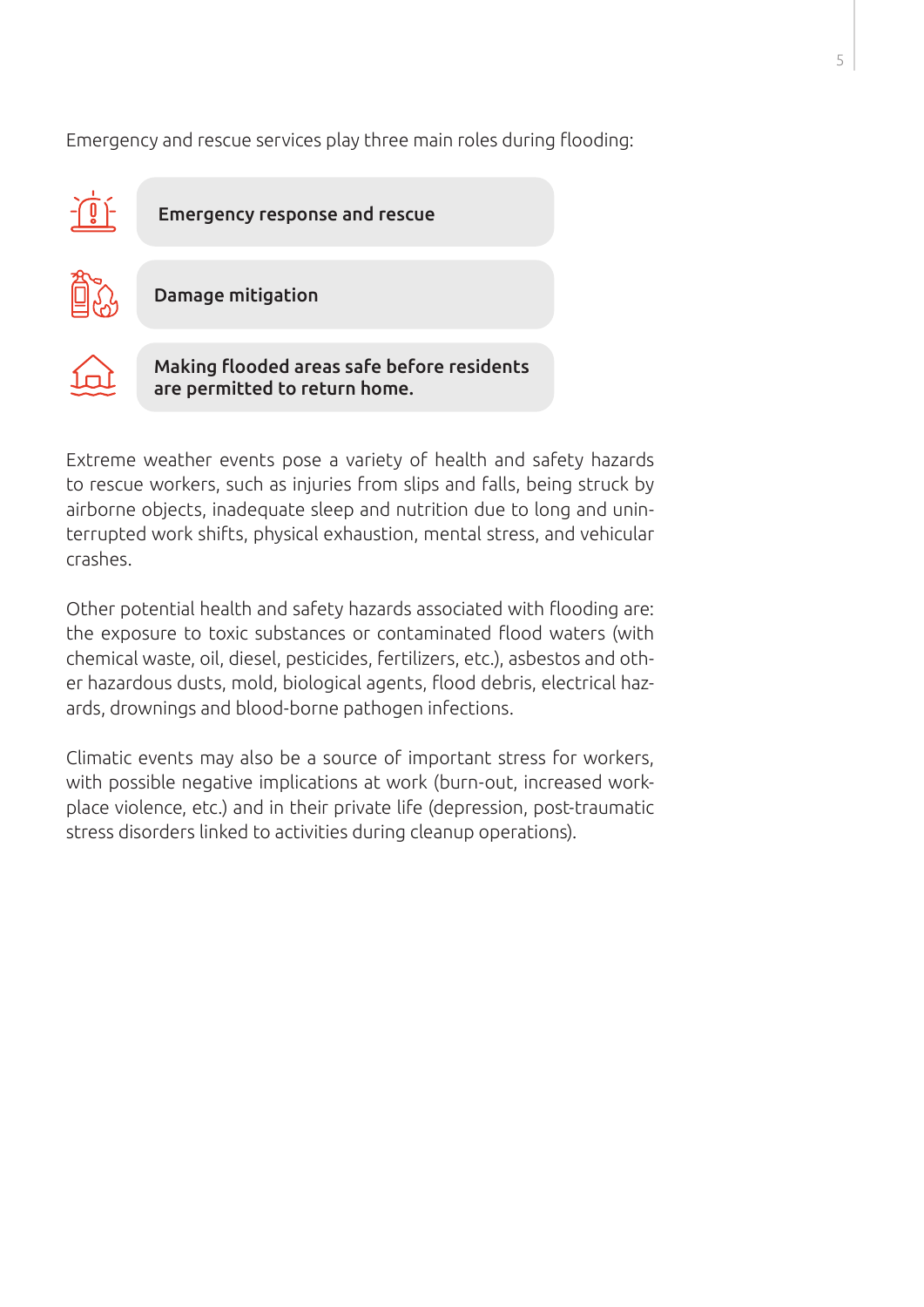# **EPSU's REACTION TO THE EU COMMISSION PROPOSAL**

In this context, the European Public Service Union has welcomed the Commission's aim to strengthen and to revise the 2013 EU Adaptation Strategy. However, the foreseen outcomes of the strategy do not sufficiently address the impacts that climate change will have on the world of work and, notably, on public services and public service workers like those in emergency services.

#### EPSU's key recommendations for firefighters and emergency services workers:

Strengthening health and safety measures of public service workers such as firefighters, health professional and civil protection staff.

Revising the strategy to include preventive measures such as flexible working hours, recruitment of more staff, ensuring safe work environments, adequate protective equipment and the necessary skills to reduce and to prevent climate risks.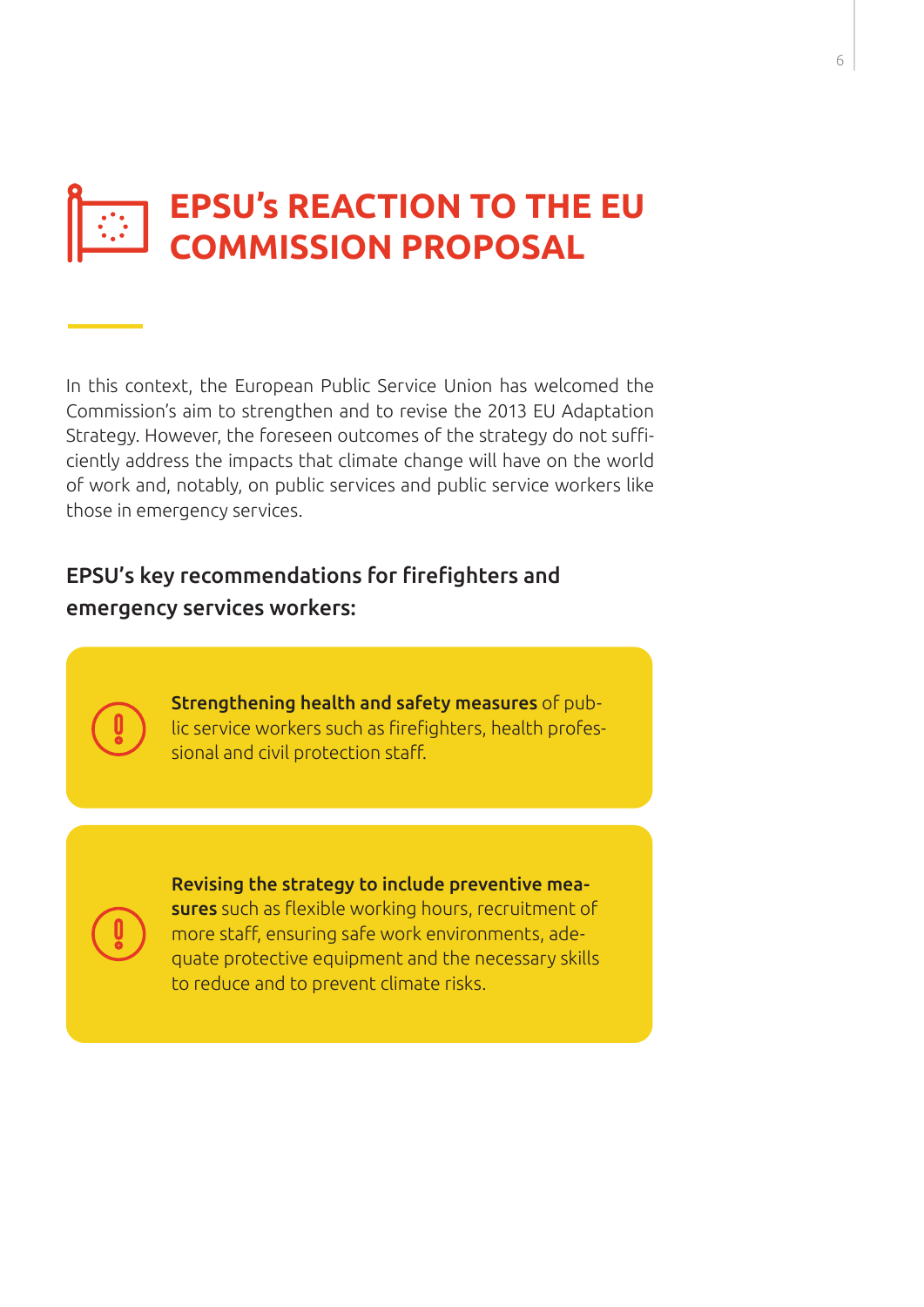#### **Other EPSU (and ETUC)'s recommendations to the EU Commission's proposal:**

Include a stronger social dimension with a people-centred approach. For the social dimension, the Commission introduces the concept of just resilience. However, we regret the fact that the Just Resilience's concept is not clearly defined. The Commission should include more concrete proposals for the social dimension in order to protect most vulnerable workers and communities.

Introduce concrete policy measures that maintain jobs and protect workers' health and safety. There should be a clear link with the EU Strategy on Health and Safety at Work and, in parallel, the Adaptation strategy should also promote active labour market policies as well as reskilling and trainings programmes

Provide for a strong and inclusive governance approach where workers and trade unions are involved. We proposed a more concrete involvement of trade unions in the design and implementation of the National adaptation plans and strategies and it encourages the use of collective bargaining and social dialogue to address problems caused by climate change effects.

Guarantee sufficient investments in public services and infrastructures as well as functioning and inclusive social protection systems. Emergency workers and social protection mechanisms will be key to deal with future crises and increase the resilience of our societies. They should be properly financed and the Commission should issue clear guidance and recommendations to Member States to strengthen them.

The strategy should include the Right to Energy and the Right to Water. The references to these rights in the Commission strategy are weak. They fail to include concrete provisions to implement them. More frequent extreme whether events (both in winter and summer time) will make universal and affordable access to water and energy more challenging for low-income households. They must be protected.

The strategy should take a gender responsive approach, increasing female representation in the development and implementation process of the strategy. Climate change will have different effects on men and women and if a gender perspective is not included in adaptation policies and inequalities will increase.

*For more information, please contact Paola Panzeri (ppanzeri@epsu.org) or visit www.epsu.org*